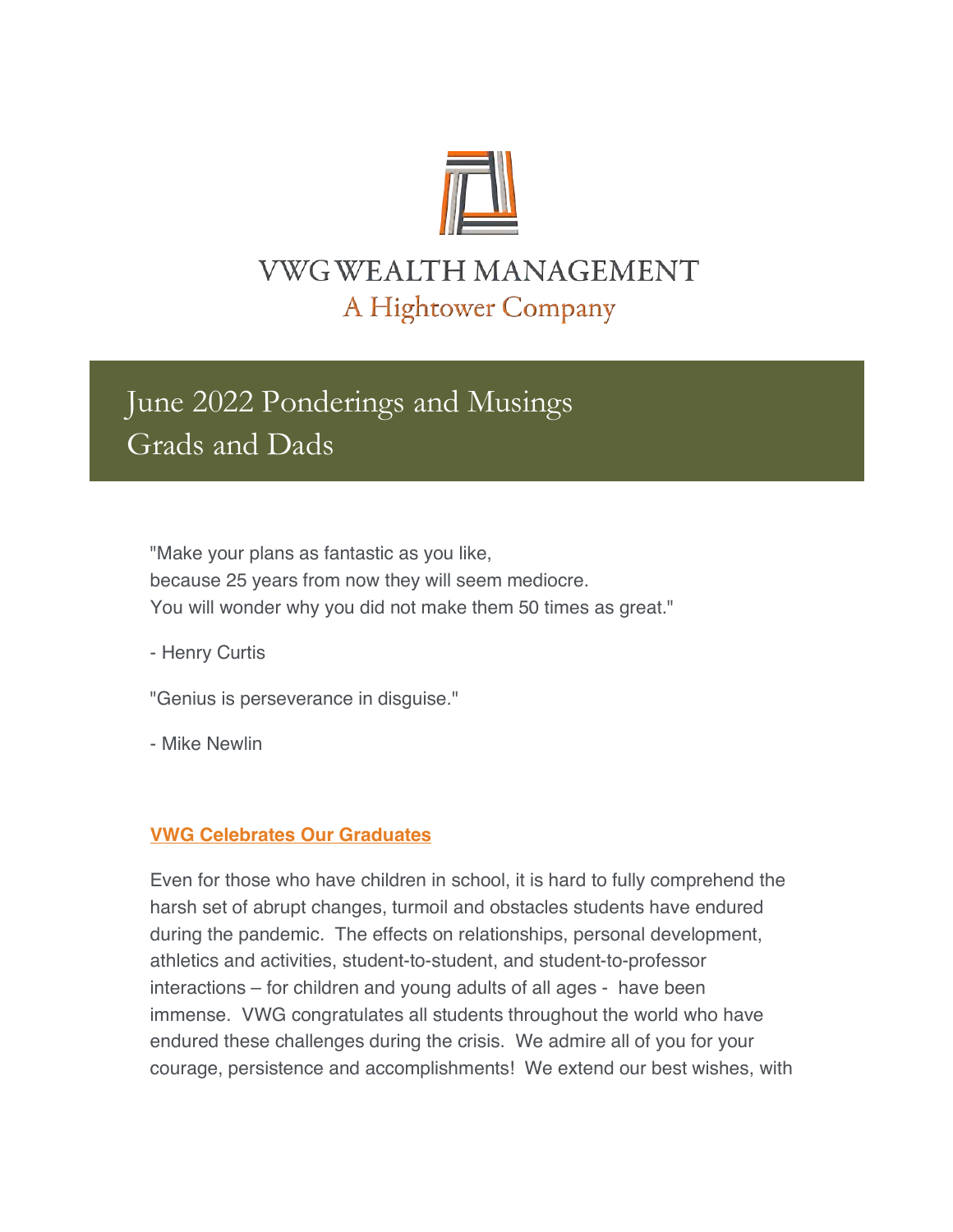the hope that in some small way, confronting the pandemic has added to the fabric of your being, your strength, resilience and your future dreams. VWG is proud to spotlight five of its own graduating family members:



**Ryan Balow –** Ryan graduated this winter from the Robert H. Smith School of Business at the University of Maryland. He earned a Bachelor of Science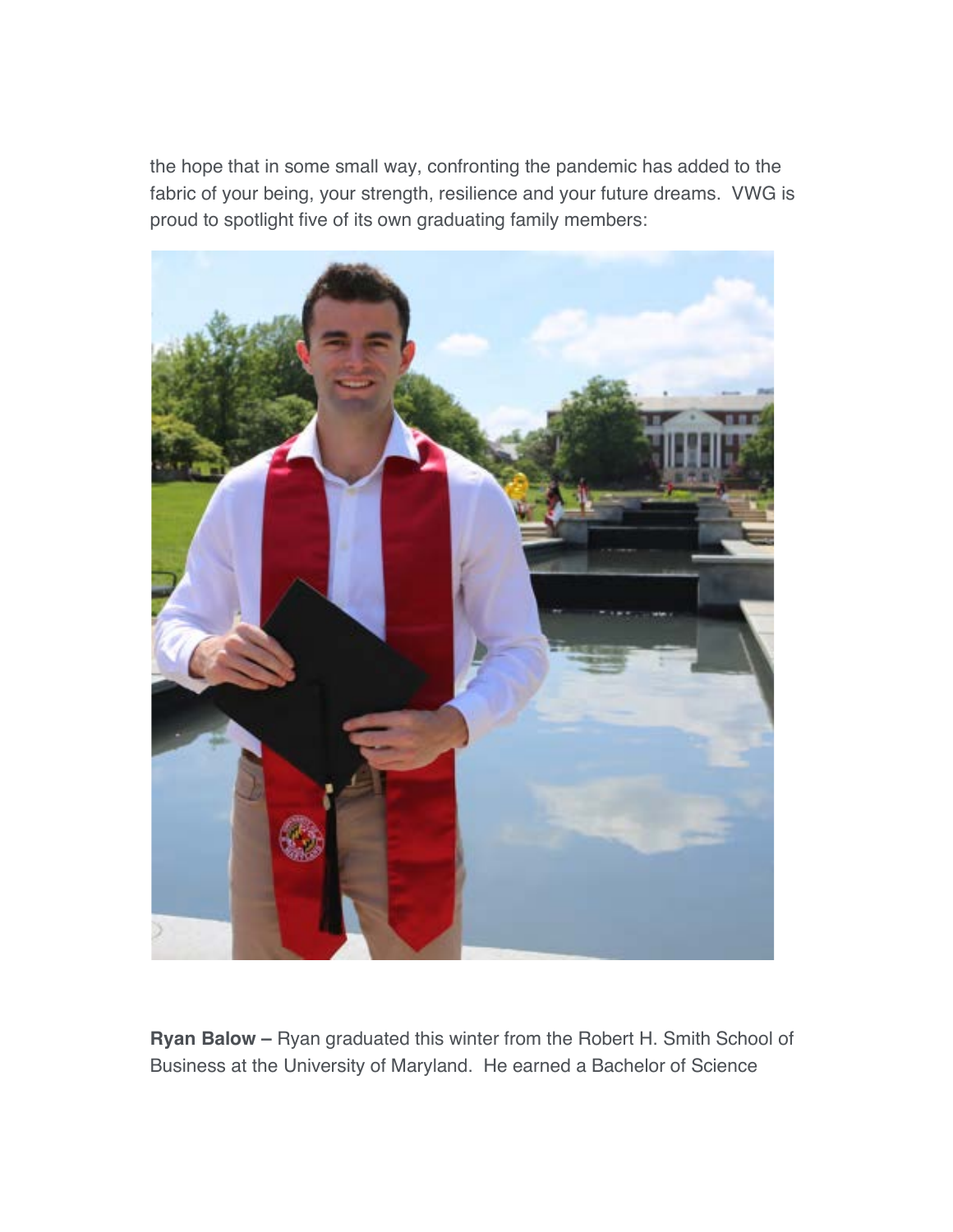degree in Finance with a minor in Real Estate Development. Due to the COVID-19 pandemic, he had to wait until the spring to finally walk across the stage in the spring ceremony and officially receive his diploma. Ryan now continues his journey by joining VWG. We are very fortunate to have him on our team, and we are certain that he'll achieve great heights!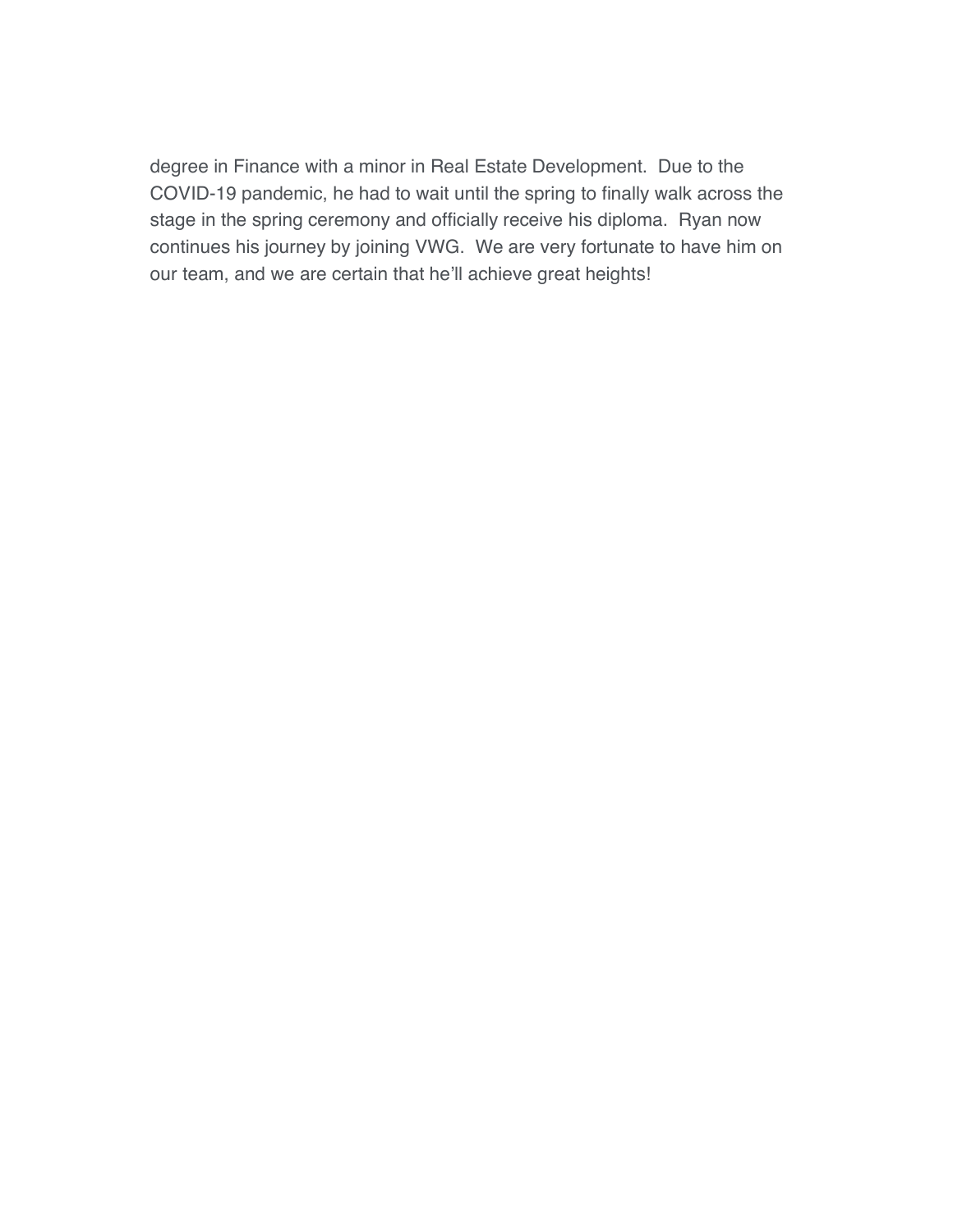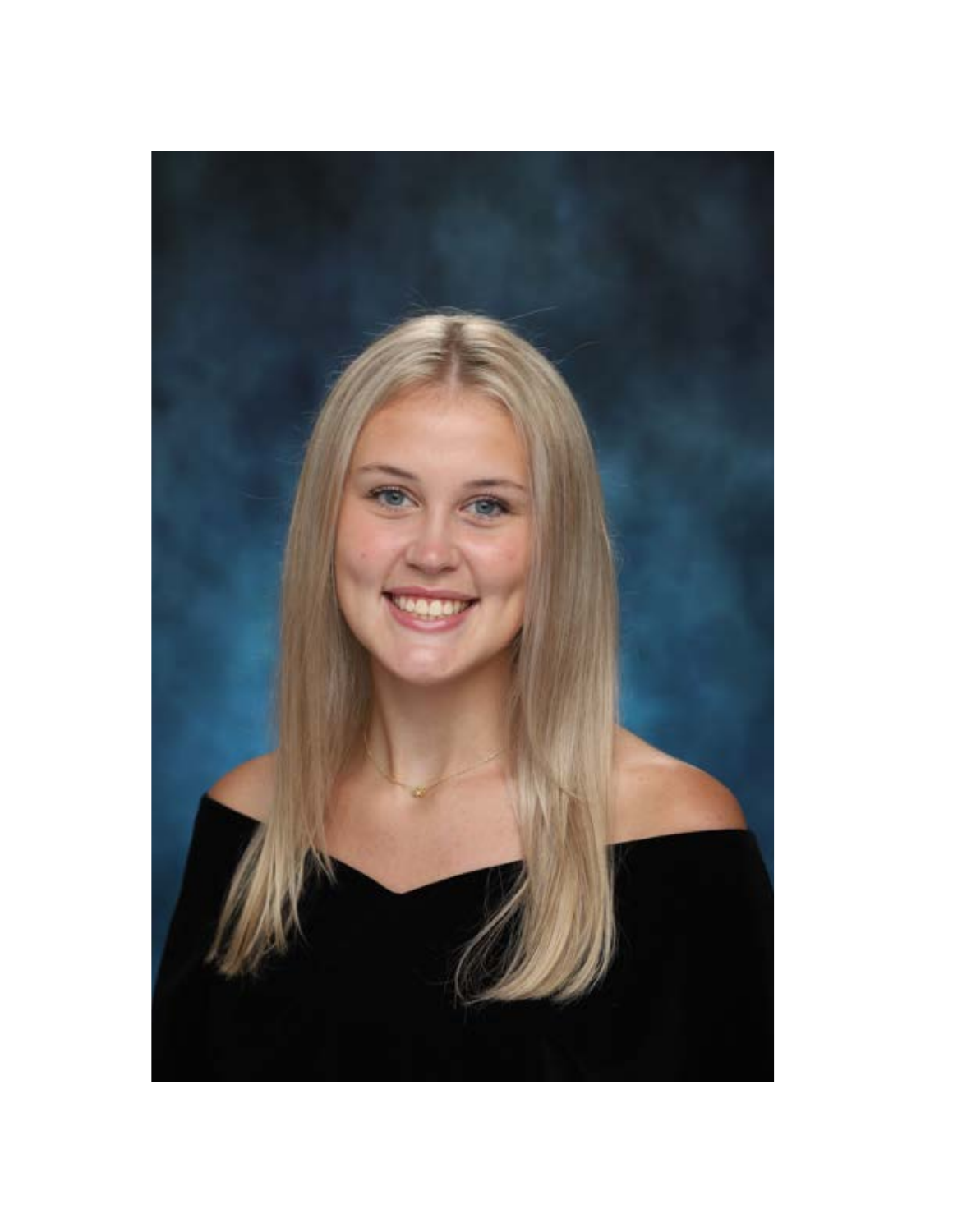**Audrey Bolton –** Audrey is the second of Ona and Ben's five girls. She graduated in May from St. Paul VI High School in Chantilly, Virginia. Audrey will be attending the University of Tennessee in the fall. She is interested in medicine and hopes to study kinesiology or nursing. Her longer-term goal is becoming a nurse practitioner or a physician's assistant. Ona and Ben are very excited to watch Audrey's development and the path to which her hard work will lead.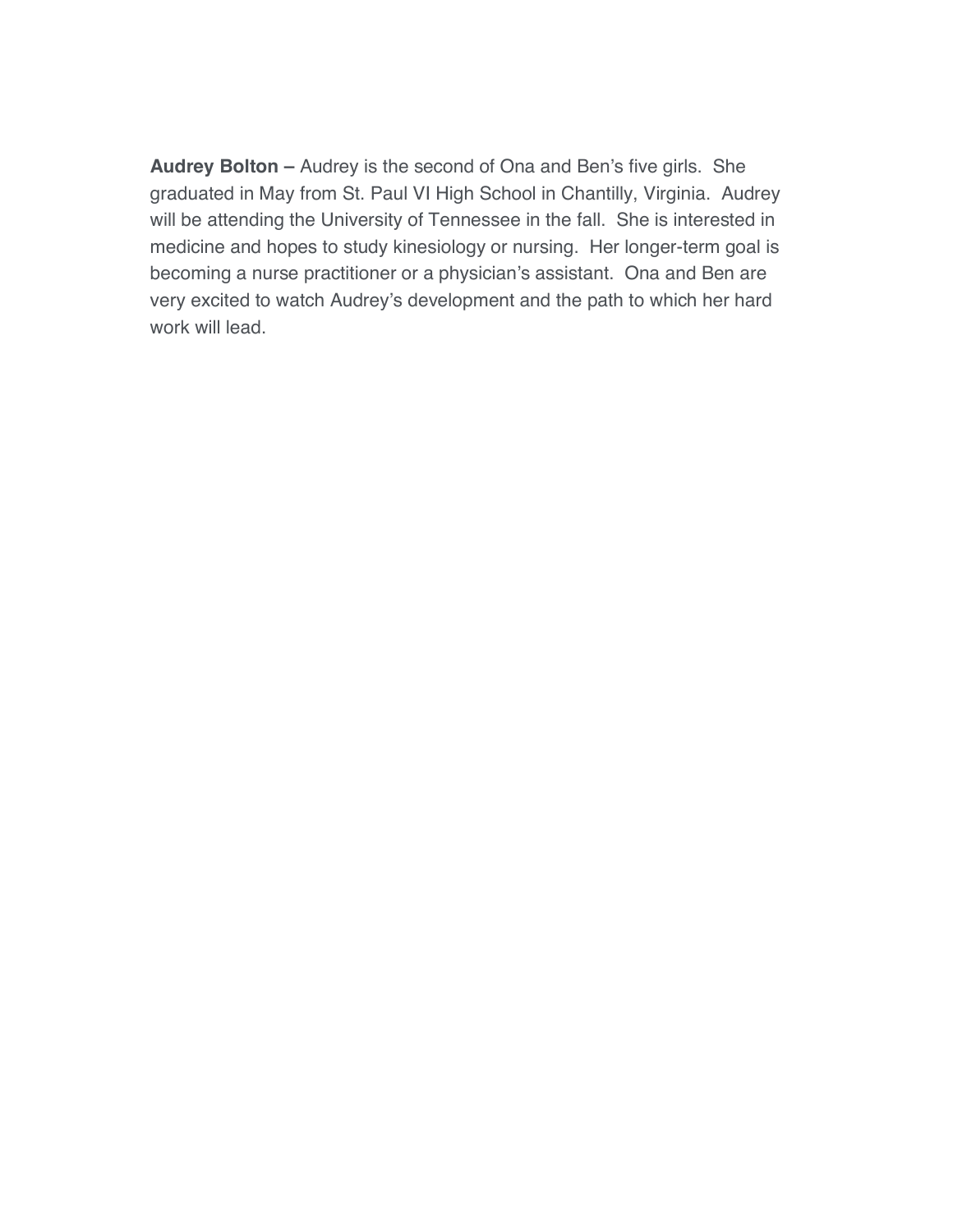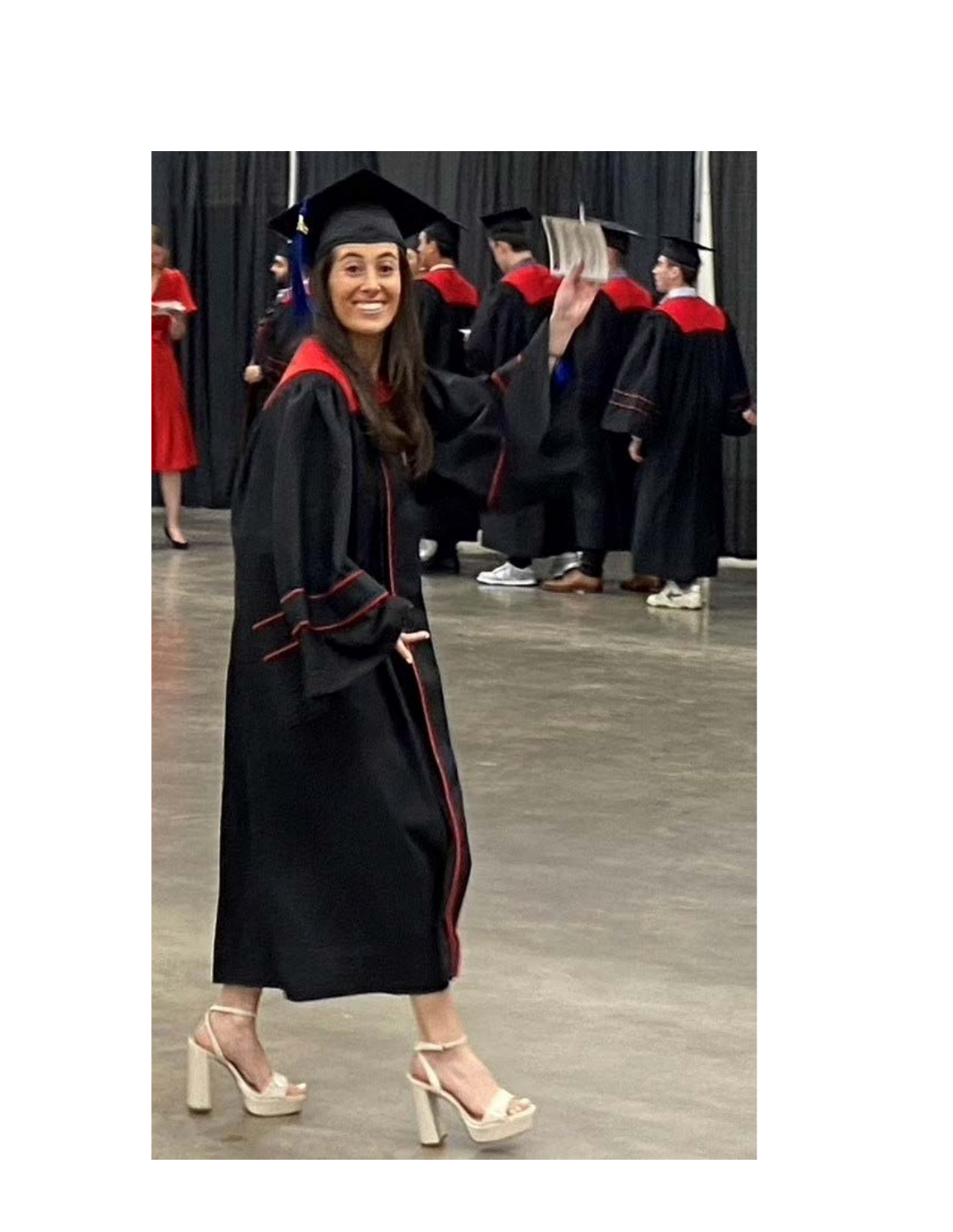**Lindsey Grinspoon –** Lindsey is Marnie and Jeff's oldest daughter. She graduated from University of Wisconsin with a double major in Real Estate and Finance. Lindsey recently moved to New York City as a Capital Markets Analyst at Dansker Capital Group. Dansker Capital Group is a national mortgage brokerage company focused on finding creative financing solutions for the middle market space. Lindsey is thrilled to be living in the city, exploring its different neighborhoods and talented chefs.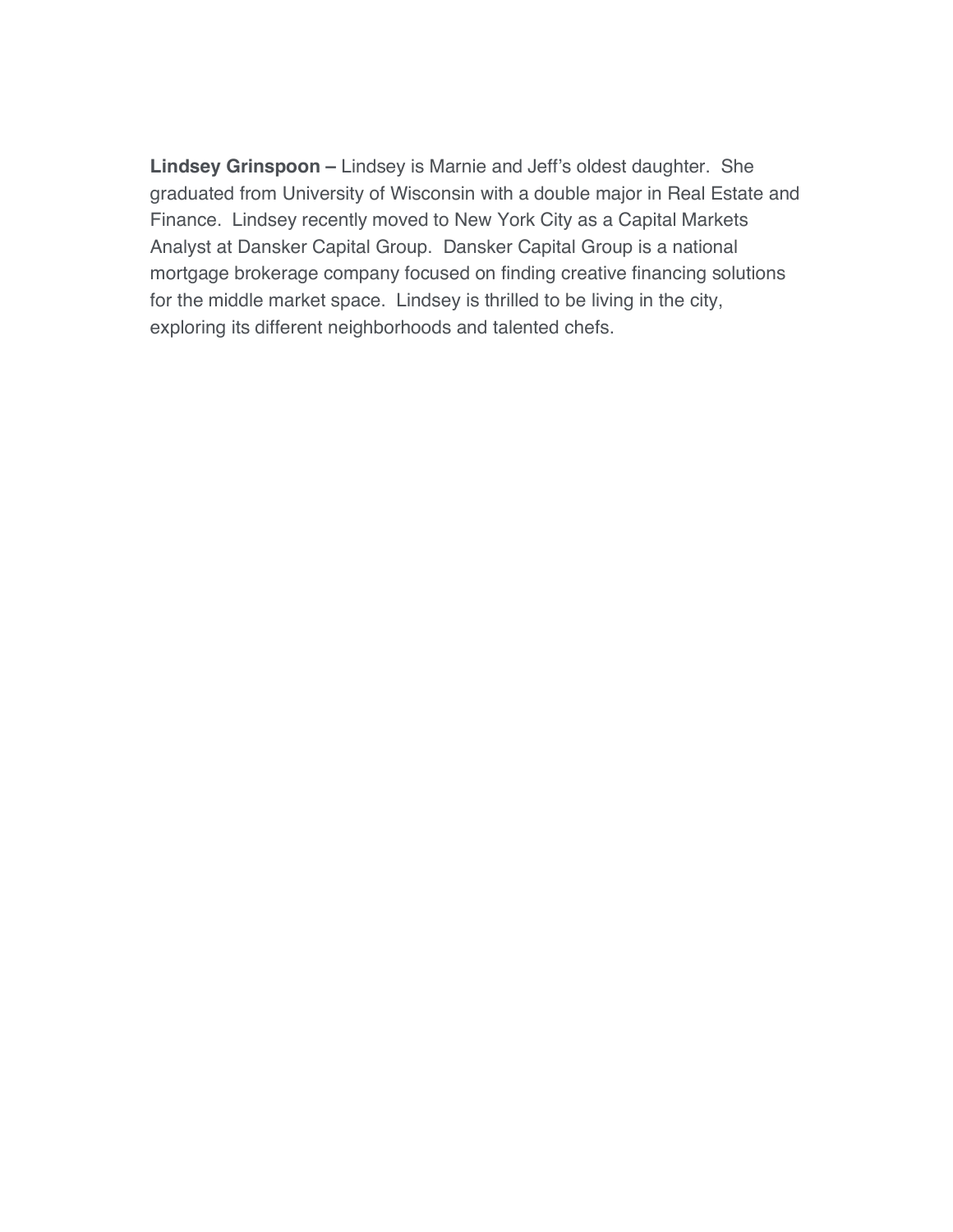

**Clay Weeks –** Clay is Rick's oldest child. He received his Bachelor of Arts degree in History from the University of South Carolina Beaufort. One of his most engaging school projects was his internship curating exhibits at the Parris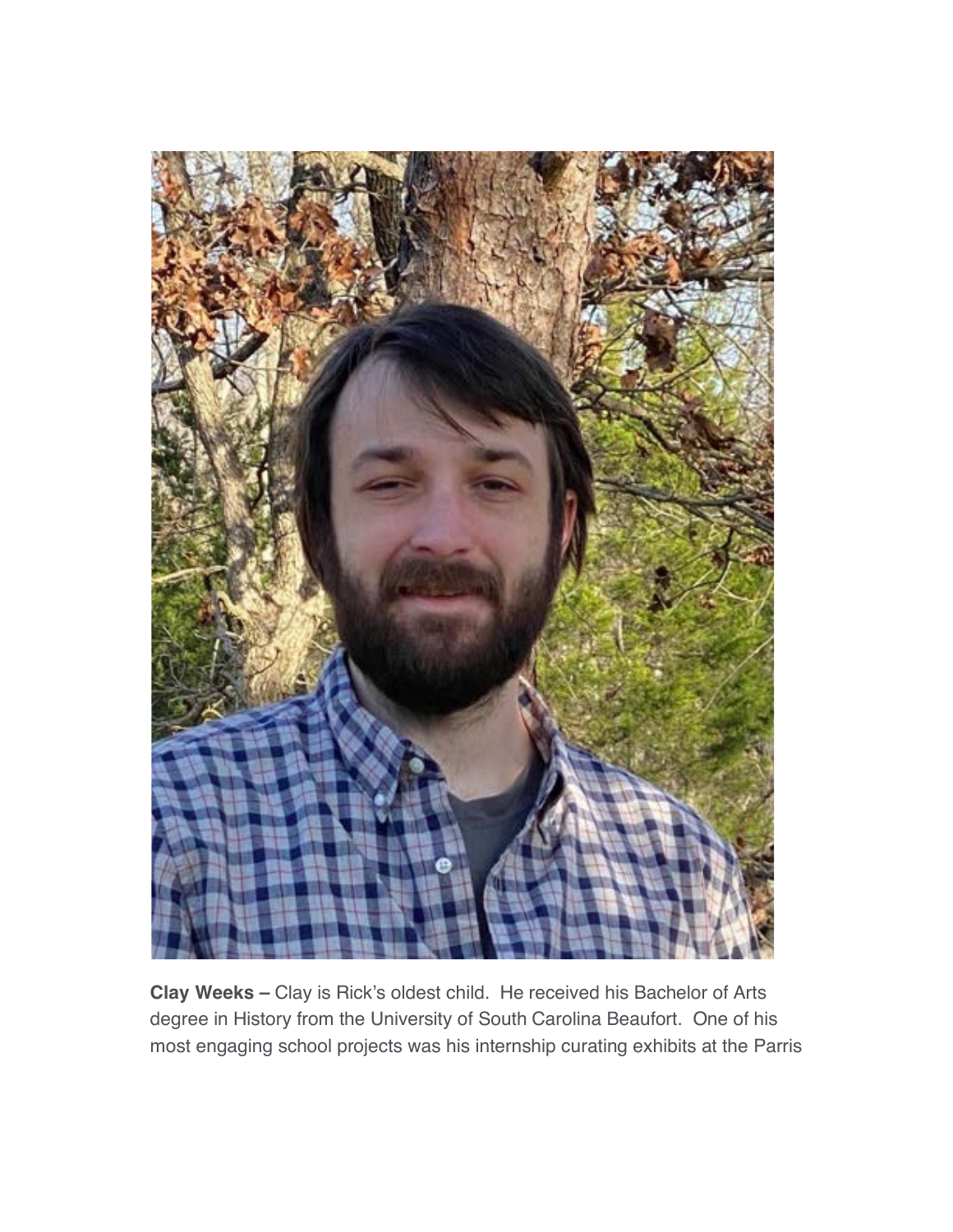Island Museum in the Marine Corps Recruit Depot. Clay hopes to continue his professional development in a position using interactive multi-media and experiential activities to bring history to the public.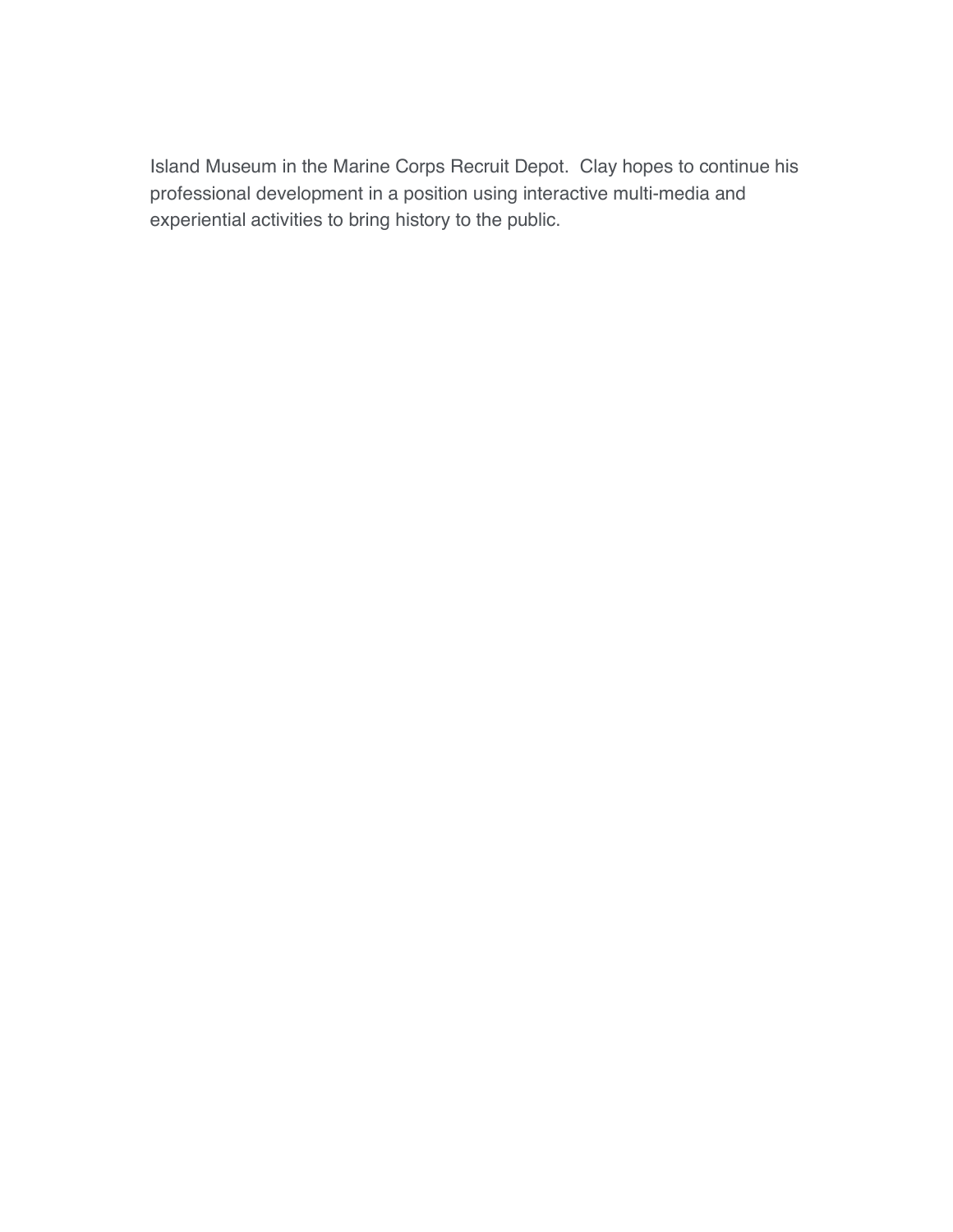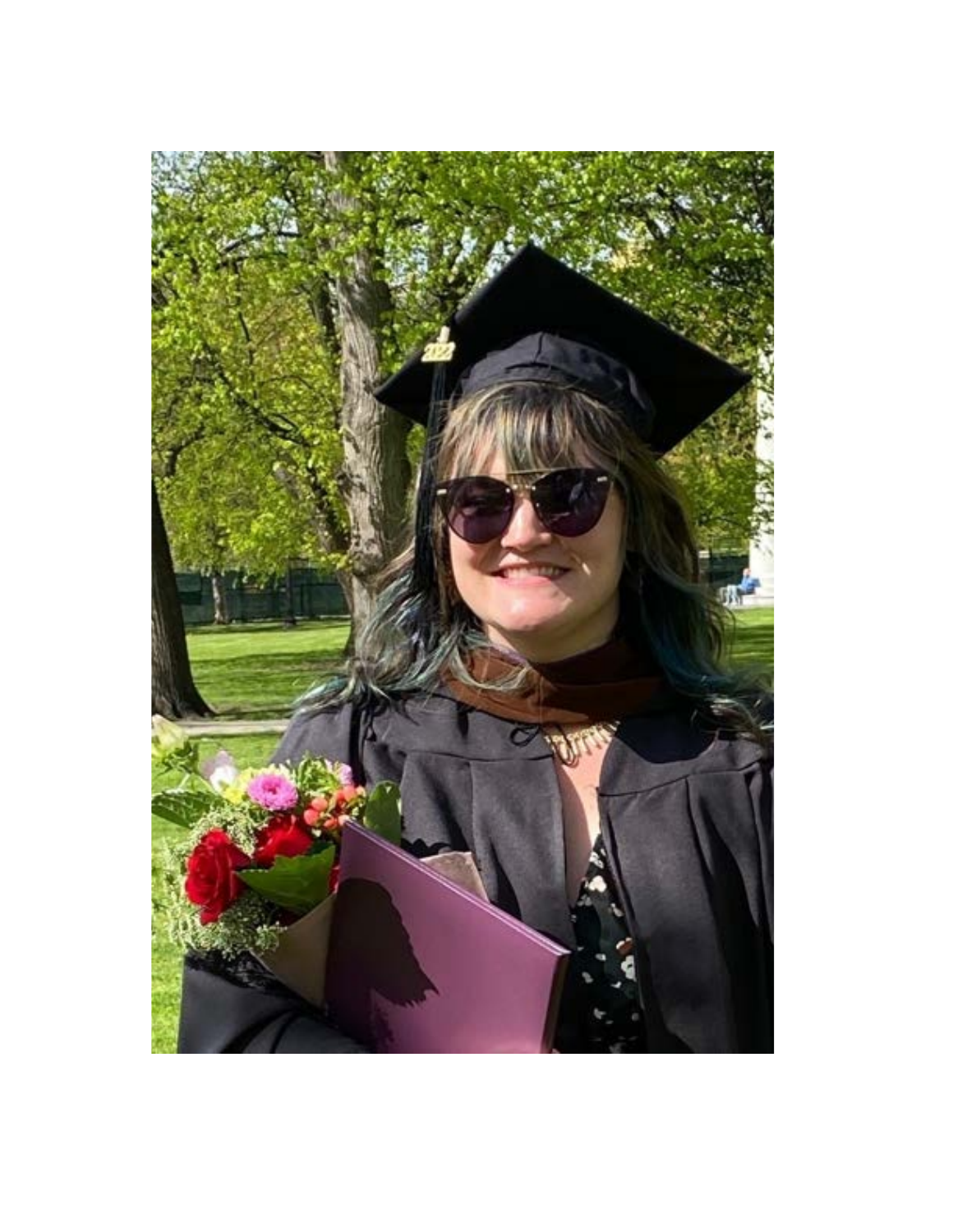**Julia Weeks –** Rick's daughter Julia also joined the VWG graduation gala this spring. Julia received her Master of Fine Arts in Creative Writing with a Creative Non-Fiction focus from Emerson College. She is working this summer as an editorial assistant for a noted music critic and Beatles historian. Her goal is to attain a position as an acquisitions editor.

#### **8 Steps to Take Well Before You Exit Your Business**

Recently, a client reached out to VWG for guidance on selling their business. Prior to the pandemic, and before experiencing some health issues, the client thought they would run their company for another decade. After two years of COVID-related business disruptions, supply chain delays, and now inflation squeezing margins, the client decided it was time to explore possible exits. Because the previously prepared financial plan had assumed a later retirement and business sale, we needed to update it and assess new possibilities. We worked through multiple planning scenarios that accounted for a range of sale prices, various payout periods based on different deal structures, plus additional expenses associated with an earlier retirement. We also partnered with the client's estate attorney and accountant to protect assets, facilitate legacy planning, and anticipate and mitigate unnecessary tax implications. The journey to a successful business exit is guaranteed to be a stressful roller coaster ride. However, thanks to proper planning and advance coordination, our client is now fully focused on driving to an optimal outcome, knowing that their personal and family finances are in order.

Each business owner's specifics, their priorities, the composition and needs of their employees and their customers are uniquely different. Regardless, whether you are considering an outright business sale, selling a stake to a partner or investor, or shifting leadership and/or equity to family members, we encourage you to plan ahead. Below are some essential planning tips for business owners eventually looking to transition away from their business:

#### **1. Take stock of current operations**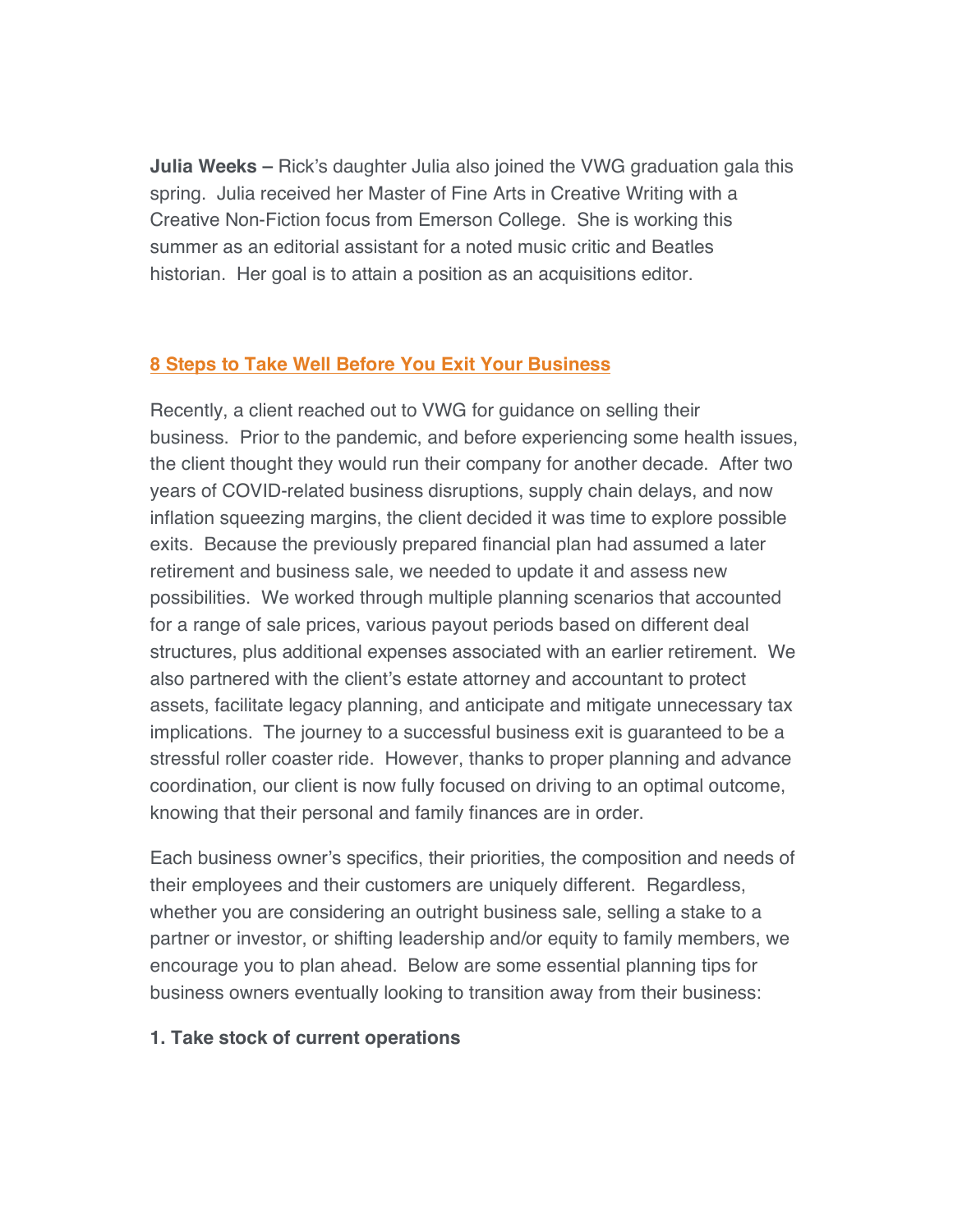You will need to prep your company to attract the right acquirer and the best price. Evaluate your performance, growth plans, operations, staffing, and intellectual property to ensure they are protected and poised for growth. Identify risks such as a potential lawsuit, vendor/customer issue, or employment disagreement. Resolve these before you put your business up for sale.

## **2. Prepare for the unexpected**

Given the events of the past few years, consider whether you've planned for unforeseen circumstances. These may include global macro events, legislation that could disrupt your industry, the death or disability of key team members, or your own premature disability. When you reflect on the potential impact of these types of events, you may find yourself significantly underinsured, and lacking in terms of business continuity and communications plans.

## **3. Empower your management team**

An acquirer or investor will want to make sure the remaining management team has the experience and resources necessary to operate the business efficiently. A strong, loyal team with decision making authority and aligned incentives will invariably support a higher price. This can prove challenging for owners who have built their companies largely through their own personal ideas and efforts; however, empowering other leaders will prove critical to your company's operations and valuation.

## **4. Identify your post-exit goals**

Reflecting on what you would like to accomplish when it comes time to transitioning your business will help shape some of your current decisions. Do you wish to pass down a considerable amount of your wealth to loved ones or charity? Would you like to do so during your lifetime or as part of your legacy? Do you envision large purchases, like a vacation home? Once you have outlined these goals and discussed them with your advisor, you can better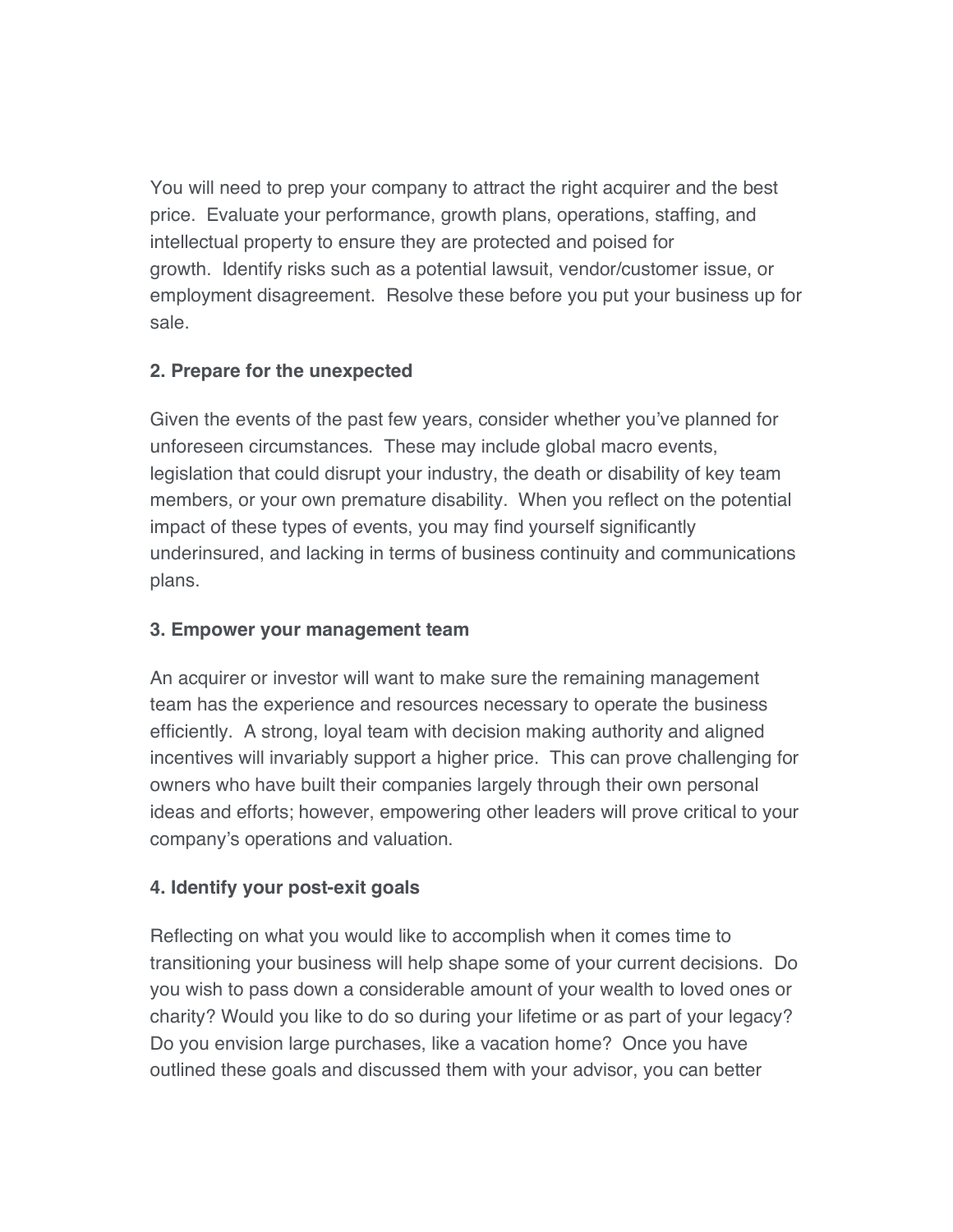quantify and align your future expenditures with current investments, estate and tax planning strategies.

## **5. Build a personal cash flow analysis**

Business owners fully grasp that poor cash flow management can have significant consequences. The same is true for your personal and family life. Without proper accounting of your income, expenditures, and liabilities, liquidity issues and/or unnecessarily high debt costs can cause serious problems — even if your income is high and/or you receive a financial windfall when you exit your business. Implementing a system now to track your personal cash flow will help you to avoid these issues and will set the table for post-exit when your financial situation may change considerably.

## **6. Decide whether to sell your business outright or keep it in the family**

For some business owners, this is a difficult decision that involves reconciling competing priorities and dealing with strong emotions. As a result, this decision is often put off, with the assumption that many years remain. Having this issue well thought out before you plan to exit your business allows you to better take advantage of certain tax-efficient transfer techniques or be better prepared for any unsolicited offers.

## **7. Obtain a valuation for your business**

Every business owner should be able to answer the question, "How much is your company worth?" even if no sale is planned anytime soon. Even a ballpark figure based on market conditions, industry comparables, and performance metrics can: 1) Serve as the basis for your financial plan; 2) help you adequately insure against the unexpected, 3) provide benchmarks to help set better goals and evaluate performance 4) prepare you for an unsolicited offer and 5) estimate what percent of your assets you can transfer to family or charity.

### **8. Identify wealth transfer strategies**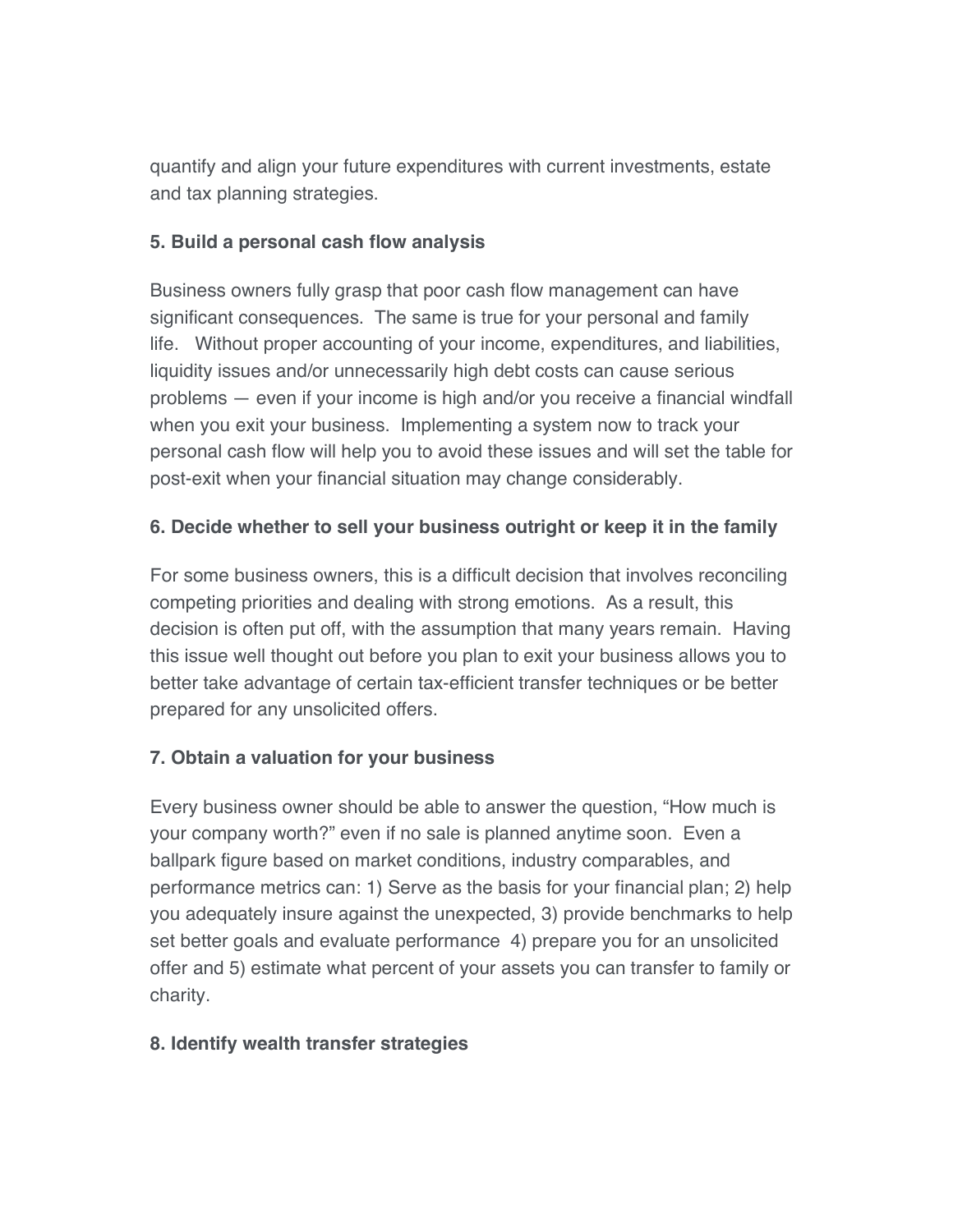If you plan to transfer ownership and/or make significant gifts to your family or charity, you should consider various methods for making these transfers. These should be discussed with your financial, tax and legal advisors. Strategies that can be considered include:

- Grantor-retained annuity trusts (GRATs) and intentionally defective grantor trusts (IDGTs)

- Dynasty trusts
- Charitable remainder trusts (CRTs)
- Family Foundations
- Donor-advised funds

The biggest mistake we observe among our entrepreneurial clientele is that they generally decide to sell their business when they need to (such as due to changing industry dynamics, key personnel changes, family illness) , as opposed to when it is optimal (such as thanks to competitive demand, large contract wins, low financing rates). Optimal timing helps assure a higher valuation and helps improve deal terms that will be more suitable to your transition. We also observe the failure of building and engaging a fully coordinated professional team of advisors – including personal and business tax professionals, personal and business attorneys, business valuation and banking professionals, and your financial advisor. It is essential to consider the entire picture to make sure that the overall sale and transition plan is in sync with your personal goals.

#### **VWG Summer Reading List**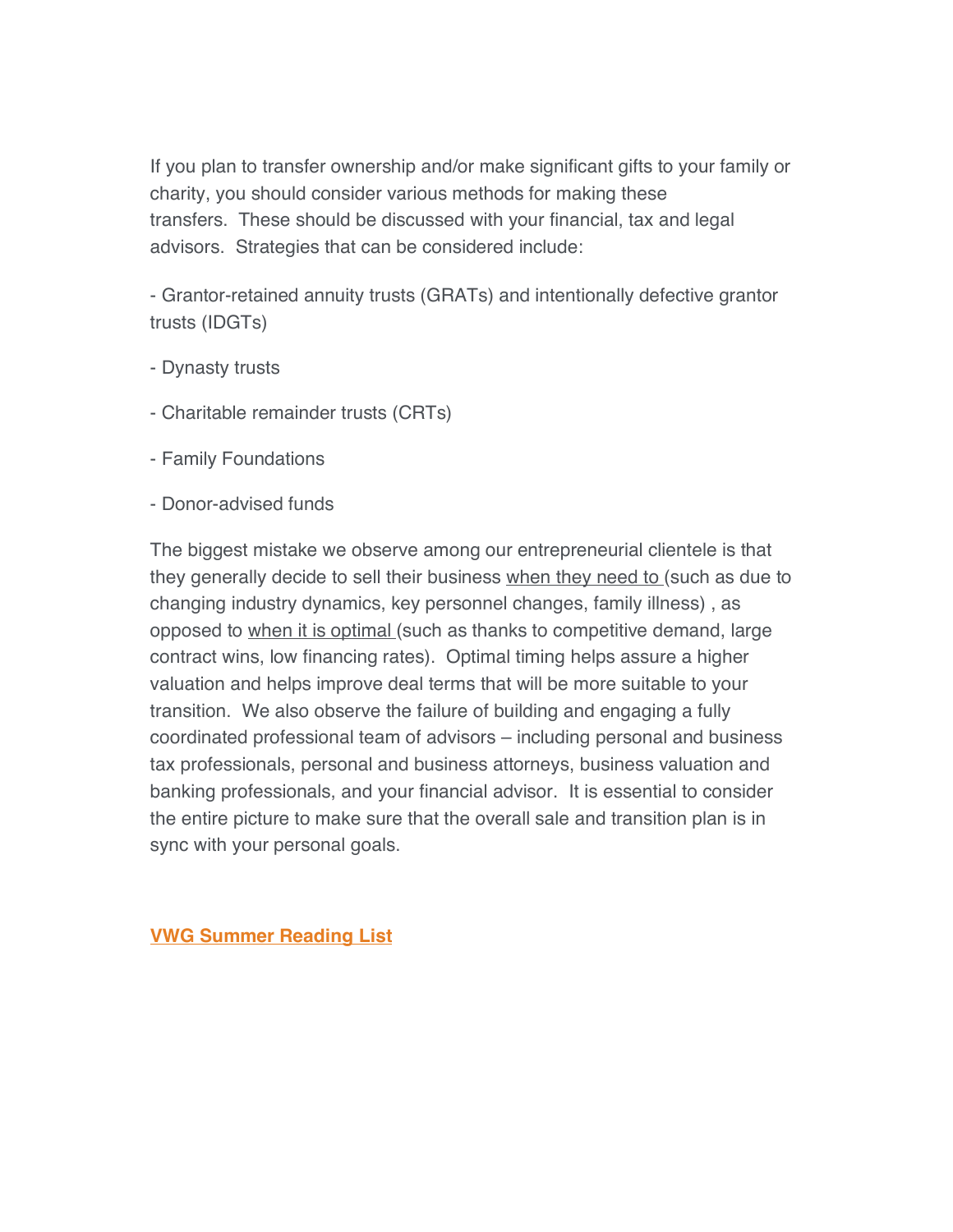

Summer is always the perfect time to unplug and dive into some great books. To help stimulate your palette, here are some summer reading recommendations from the VWG team! We're always looking for new ideas and material, so please share your favorites with us!

- Ashley "The Seven Husbands of Evelyn Hugo" by Taylor Jenkins Reid
- Michelle "The Lincoln Highway: A Novel" by Amor Towles
- Marnie "Honor" by Thirty Umrigar
- Elana "Dead Wake: The Last Crossing of the Lusitania" by Eric Larsen

Suzanne – "The Ravaged" by Norman Reedus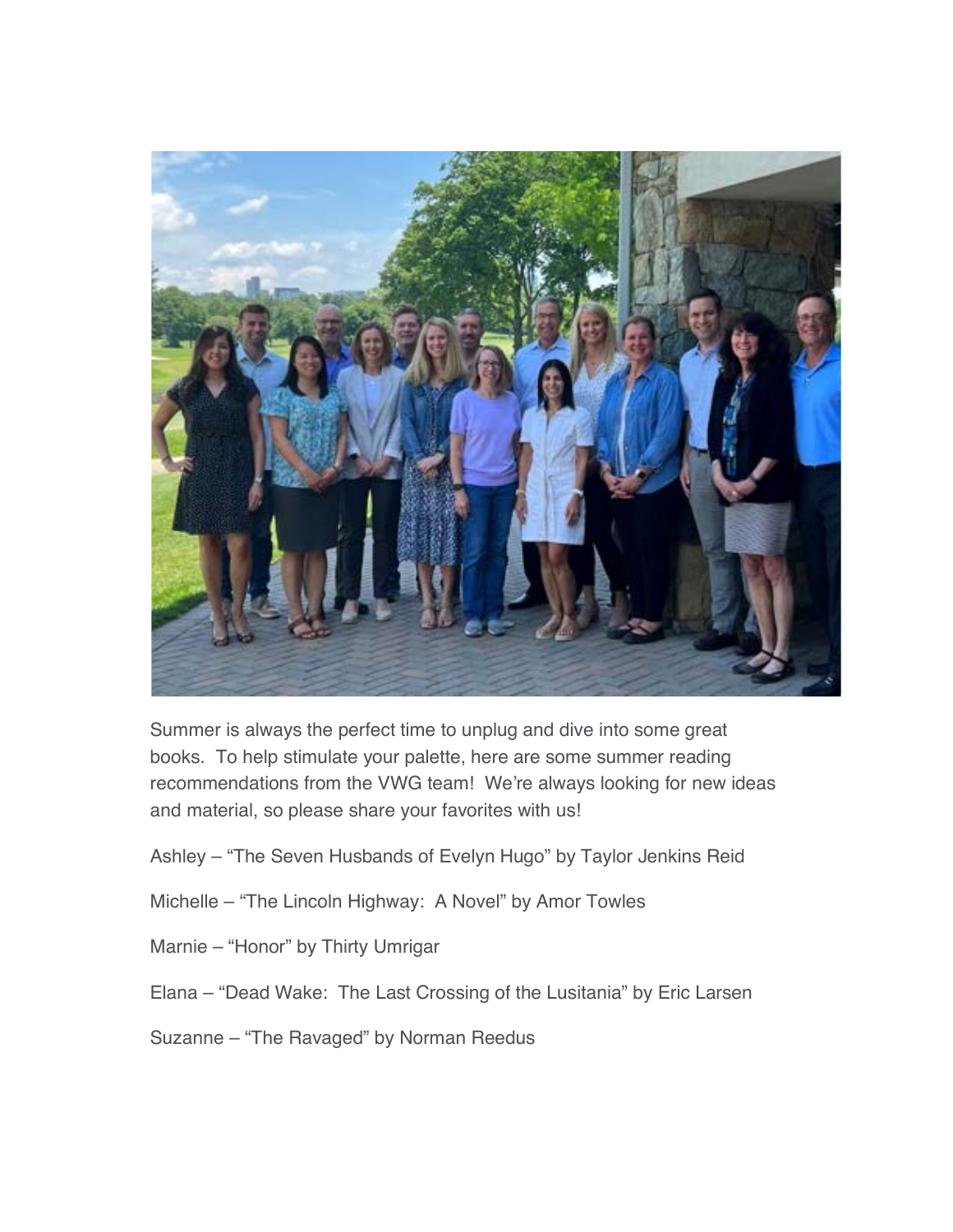Ona – "Wire to Wire: A South Baltimore Memoir" by Patrick McArdle

Kay – "The Book of Ichigo Ichie: The Art of Making the Most of Every Moment, the Japanese Way" by Hector Garcia and Francesc Miralles

Ryan T. – "The Glass Hotel" by Emily St. John Mandel

Patricia – "Taste: My Life Through Food" by Stanley Tucci

Lynette – "Great Circle: A Novel" by Maggie Shipstead

Ryan B. – "Night" by Elie Wiesel

Justin – "The WEIRDest People in the World: How the West Became Psychologically Peculiar and Particularly Prosperous" by Joseph Henrich

Susan – "The Gifted School: A Novel" by Bruce Holsinger

Brandi – "Hunt, Gather, Parent: What Ancient Cultures Can Teach Us About the Lost Art of Raising Happy, Helpful Little Humans" by Michaeleen Doucleff

Rashmi – "The Vanishing Half: A Novel" by Brit Bennett

Jeff – "Rationality: What It Is, Why It Seems Scarce, Why It Matters" by Steven Pinker

Ryan V. – "The Brass Verdict" by Michael Connelly

Rick – "After Long Silence: A Memoir" by Helen Fremont

John – "Catherine the Great: Portrait of a Woman" by Robert K. Massie

#### **Connect with VWG Online**

If you'd like to hear market news and financial planning tips more frequently, VWG Wealth Management posts articles daily on Facebook, Twitter and LinkedIn. Select topics include financial literacy, financial planning, women in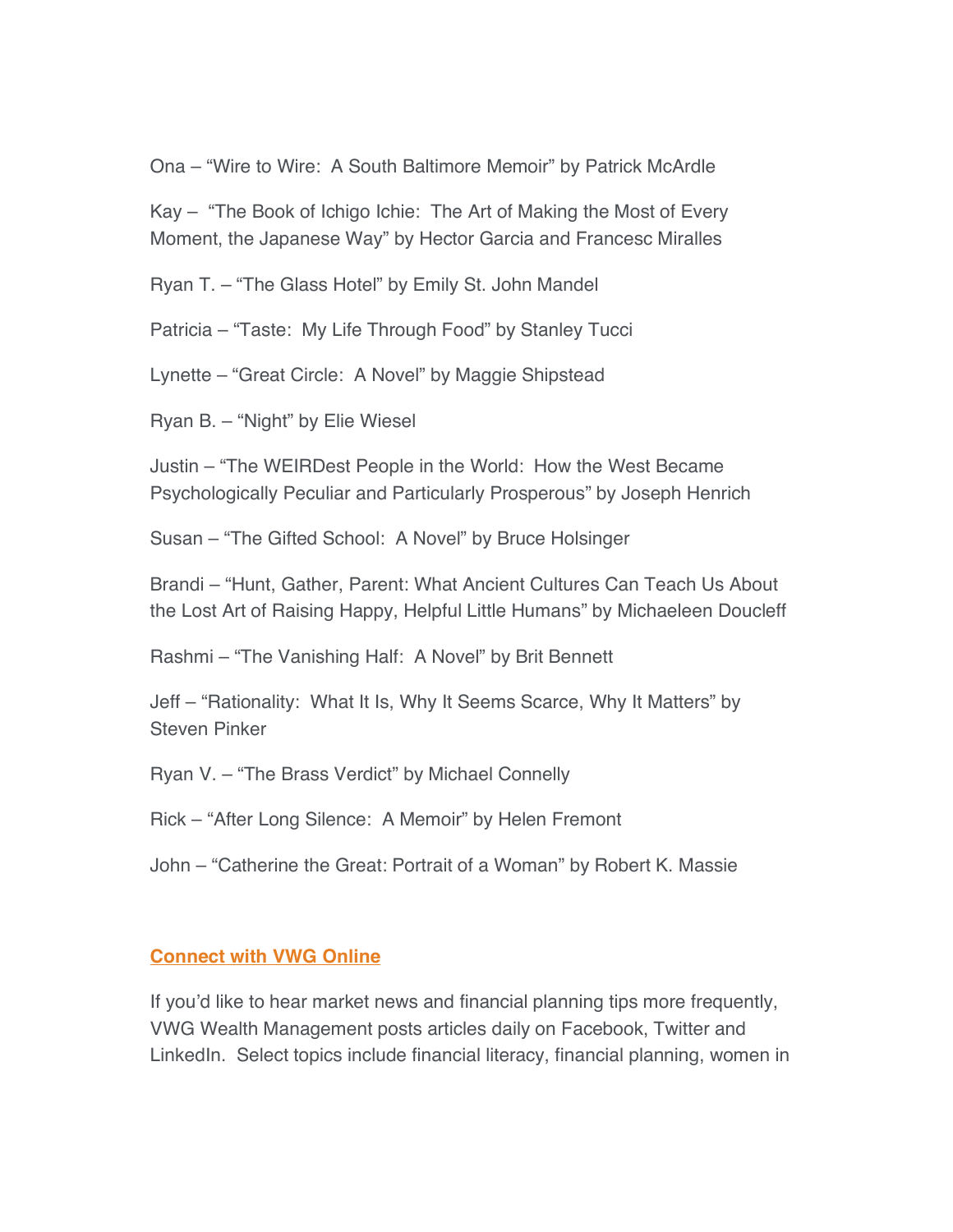business and tips for retirement. For those interested in more frequent market updates, every Monday we post a Market Note that highlights market trends and indicators for the week. In addition to these platforms, check out our blog, VWG Makes Cents, for more detailed tips from our advisors. To access this information, go to our website, or follow us on Facebook @VWGWealthManagement, Twitter @VWGWealthMgmt and on LinkedIn.



Our team wishes a very Happy Father's Day to the entire greater VWG family. We thank fathers everywhere for their perseverance, mentoring and stable guidance through the turns and twists of life's challenges.

We are ecstatic that so many of you have exciting summer plans to travel, explore, and spend time with family and friends. After the very trying past two years, we are sure that these are way overdue and deeply needed. Please accept VWG's best wishes for some time well spent relaxing, refreshing and recharging. We look forward to hearing all about it!

Take care, stay safe!

VWG Wealth Management

A Hightower Company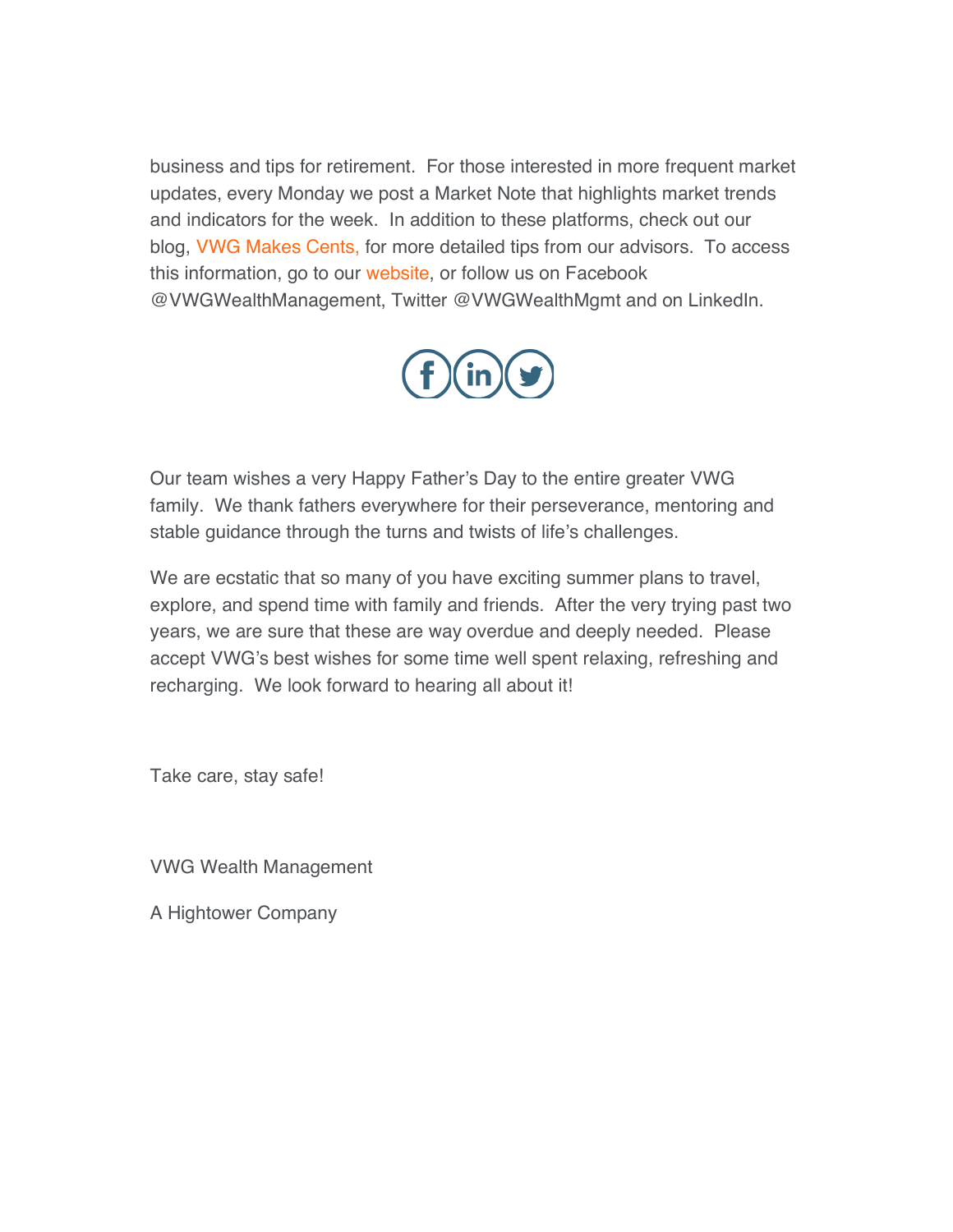

Suzanne, Ashley, Lynette, Michelle, Rashmi, Kay, Ona, Brandi, Justin, Ryan, Ryan, Ryan, Patricia, Elana, Susan, Marnie, John, Rick and Jeff

#### Who we are

# Please reach out to us if you have any questions or comments.

# VWG Wealth Management

(571) 406-4700 vwg@hightoweradvisors.com

#### **Disclosures**

VWG Wealth Management, A Hightower Company is a team of investment professionals registered with Hightower Securities, LLC, member FINRA and SIPC & Hightower Advisors, LLC a registered investment advisor with the SEC. All securities are offered through Hightower Securities, LLC and advisory services are offered through Hightower Advisors, LLC. This is not an offer to buy or sell securities. No investment process is free of risk and there is no guarantee that the investment process described herein will be profitable. Investors may lose all of their investments. Past performance is not indicative of current or future performance and is not a guarantee. In preparing these materials, we have relied upon and assumed without independent verification, the accuracy and completeness of all information available from public and internal sources. Hightower shall not in any way be liable for claims and make no expressed or implied representations or warranties as to their accuracy or completeness or for statements or errors contained in or omissions from them. This document was created for informational purposes only; the opinions expressed are solely those of the author, and do not represent those of Hightower Advisors, LLC or any of its affiliates. Third-party links and references are provided solely to share social, cultural and educational information. Any reference in this post to any person, or organization, or activities, products, or services related to such person or organization, or any linkages from this post to the web site of another party, do not constitute or imply the endorsement, recommendation, or favoring of VWG Wealth Management, A Hightower Company or Hightower Advisors, LLC, or any of its affiliates, employees or contractors acting on its behalf. Hightower Advisors,